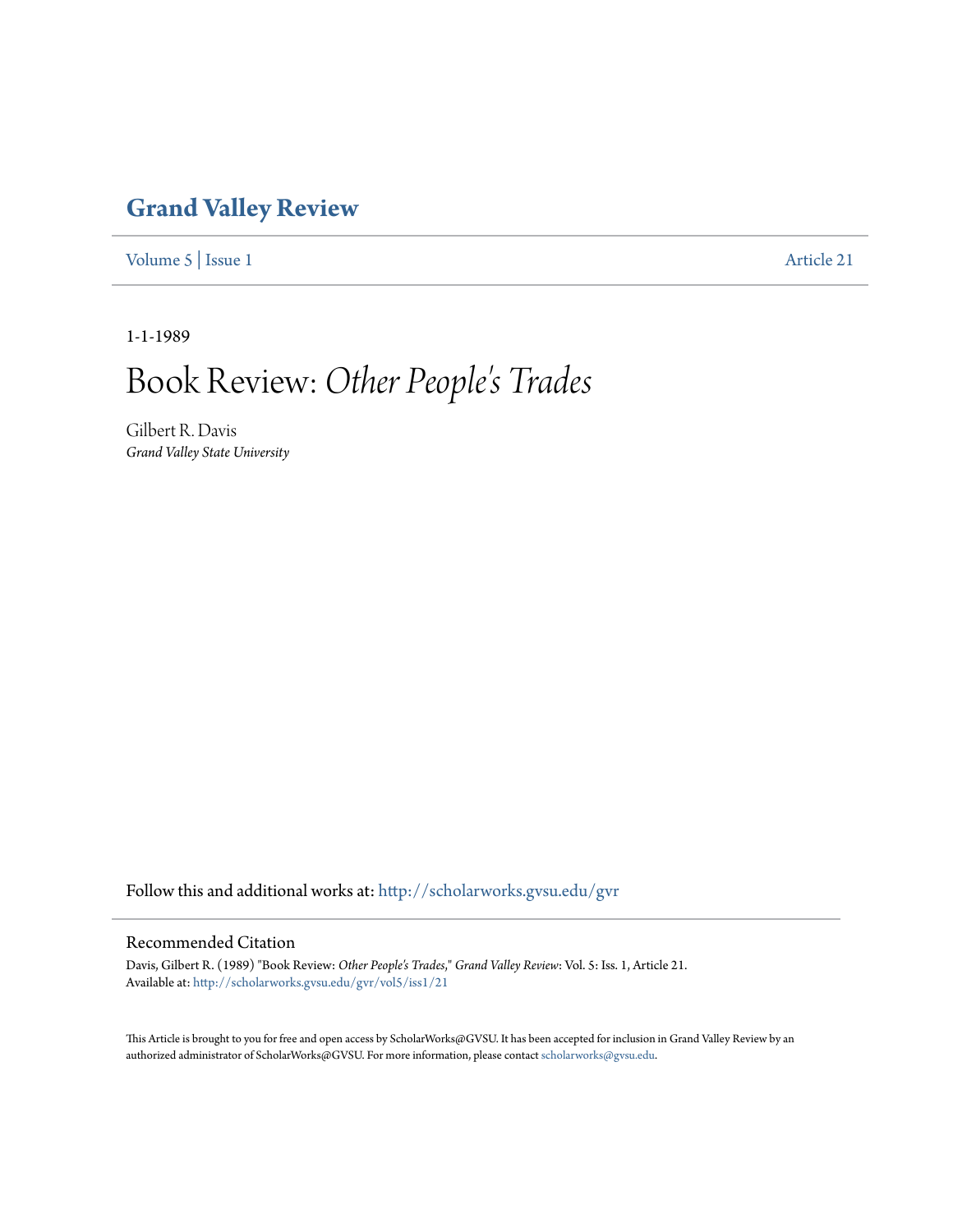proceed to settle them with great ruthlessness. He does not seem to allow the public consequences of these actions to come to mind anymore than he allows himself encounters with "the one man who can make me feel ashamed." He was orphaned early and brought up in Pericles' household without any close family contact at all. He flees those who are close to him all of his life. One is tempted to think of him in clinical terms. When Stone suggests him as the test of the Socratic tie between knowledge and virtue ("... if virtue is knowledge, as Socrates taught, then ... Alcibiades should have been preeminently virtuous ... "), it is hard for me to imagine that he does not know that he is distorting the Socratic positon. He allows himself to do it, I believe, because he, unlike Socrates or Alcibiades, is on the right side.

I have dwelt on what seem to me to be the book's weaknesses. It is passionate, powerful, and full of interesting insights too. I found Stone's discussion of Greek theatre, like his discussion of free speech, quite wonderful  $$ something it may well be useful to share with students. Stone's discussion of the dialectic was similarly instructive, though he gives less credence to the value of a quest for ideals than I would. His discussion of the polis is lovely and in its emphasis on the centricity of logos - good rational conversation valued as an end in itself  $-$  might well be something many of us could think about more when we considered our roles as teachers and colleagues.

## **Works Cited**

Arrowsmith, William. Introduction to Aristophanes' *The Clouds.* New York: New American Library, 1962.

Forde, Steven. *The Ambition to Rule: Alcibiades and the Politics of Imperialism* in *Thucydides.*  Ithaca: Cornell University Press, 1989.

Kitto, H.E.D. The *Greeks.* London: Penguin Books, 1951. Barry Castro

Primo Levi, *Other People's Trades.* Translated by Raymond Rosenthal. New York: Summit Books, 1989. 222 pages.

\_\_\_\_ , *The Dmwned and the Saved.*  Translated by Raymond Rosenthal. New York: Summit Books, 1988. 203 pages.

Primo Levi's apparent suicide in 1987 shocked the literary world. Best known for his *Survival* in *Auschwitz* (1947), a recounting of the unspeakable brutalities he experienced in the Buna Lager at Auschwitz, Levi wrote eight books in all: *The Reawakening* (1965), *The Peri*odic *Table* (1975), *The Monkey's Wrench* (1978), *Moments of Reprieve* (1981), *If Not Now, When?*  (1982), and the two of this review. Each in some way touched on events of the Holocaust, some in memoir, some in fiction.

At his death, Levi left no explanation, no statement. Some attributed the suicide to failing health; he was 68. Others pointed to Levi's comment on the suicide of Jean Amry, also a victim of the Nazi concentration camps: "Anyone who has been tortured, remains tortured." Whatever the reason, and it is doubtful we will ever know, Levi's last two books will remain a tribute to his engaging mind and moral vision.

Though *Other People's Trades* is Levi's last published work in America, it first appeared in Italy in 1985. For my purposes its earlier publication date makes it a good starting point in examining Levi's wonderfully fertile mind. Readers who do not know Levi may be surprised to learn he was an organic chemist, who spent his professional life managing a paint factory in Turin. Indeed, his education in chemistry is one of the accidents of fate which contributed to his survival in Auschwitz, where he "worked" on the Nazi's ill-fated efforts to produce synthetic rubber.

In *Other People's Trades,* Levi's boundless curiosity and scientific training combine to produce some of the most engaging personal essays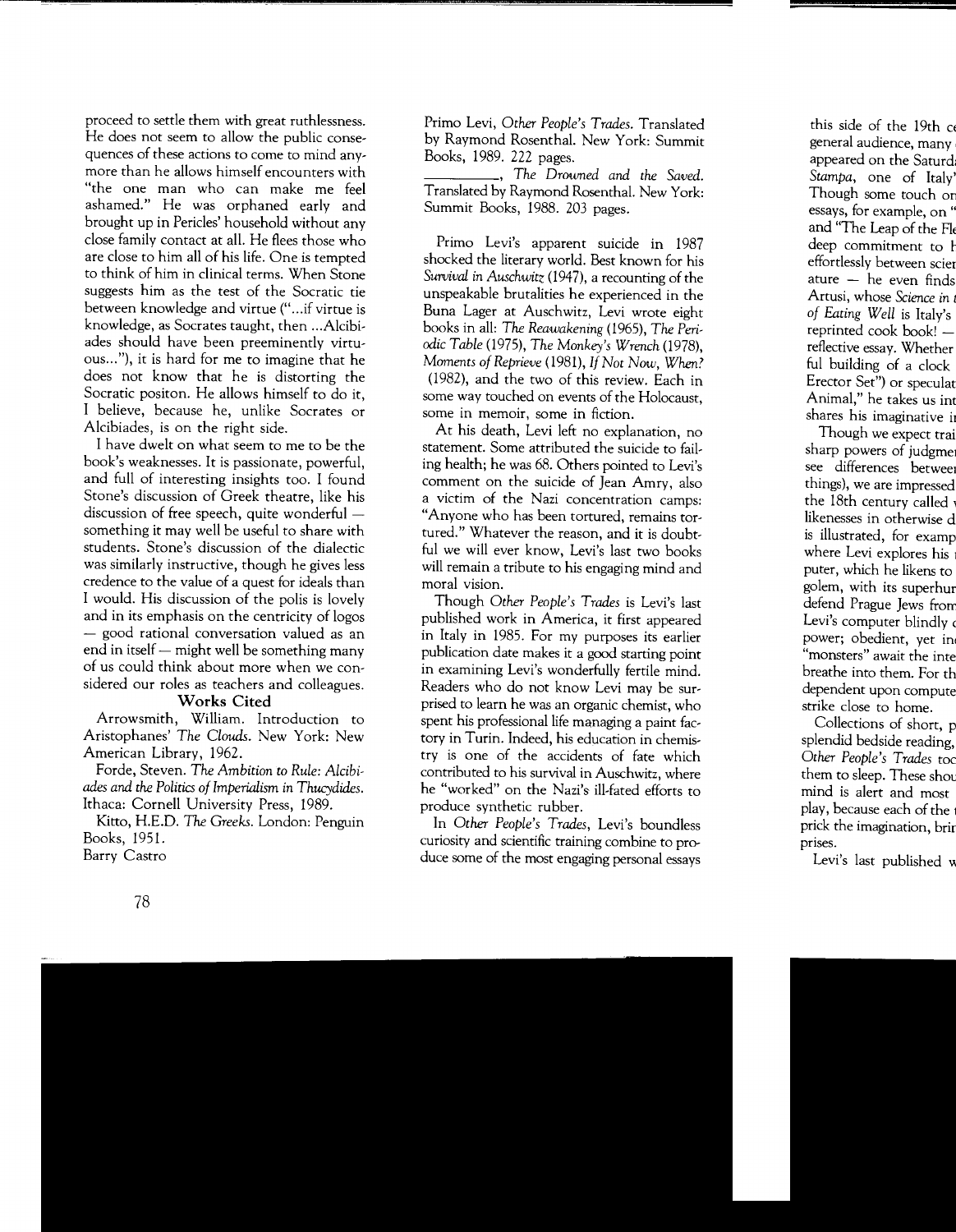this side of the 19th century. Written for a general audience, many of the pieces originally appeared on the Saturday literary pages of *La Stampa,* one of Italy's great newspapers. Though some touch on scientific subjects  $$ essays, for example, on "Beetles," "Butterflies," and "The Leap of the Flea"  $-$  all display Levi's deep commitment to humanism. Switching effortlessly between science, politics, and literature  $-$  he even finds room for Pellegrino Artusi, whose *Science in the Kitchen and the Art of Eating Well* is Italy's best loved and most reprinted cook book!  $-$  Levi is master of the reflective essay. Whether recounting his youthful building of a clock (recorded in "Love's Erector Set") or speculating on "Inventing an Animal," he takes us into his confidence and shares his imaginative insights.

Though we expect trained scientists to have sharp powers of judgment (i.e., the ability to see differences between otherwise similar things), we are impressed by Levi's gift of what the 18th century called wit: the ability to see likenesses in otherwise dissimilar things. This is illustrated, for example, in "The Scribe," where Levi explores his newly acquired computer, which he likens to a *golem.* Like the clay golem, with its superhuman powers (used to defend Prague Jews from frequent pogroms), Levi's computer blindly displays *its* enormous power; obedient, yet inert, these inanimate "monsters" await the intelligence their masters breathe into them. For those of us increasingly dependent upon computers, Levi's insights will strike close to home.

Collections of short, personal essays make splendid bedside reading, but readers will find *Other People's Trades* too provocative to lull them to sleep. These should be read when the mind is alert and most open to intellectual play, because each of the two dozen essays will prick the imagination, bringing delight and surprises.

Levi's last published work in Italian, *The* 

*Droumed and the Saved,* returns to the central event of his life, perhaps the central event of the present century: the Holocaust. This collection of essays represents the final installment in Levi's forty-year undertaking to tell the Holocaust story he witnessed. His determination is captured in the book's motto, from Coleridge's "Rime of the Ancient Mariner":

Since then, at an uncertain hour,

That agony returns,

And till my ghastly tale is told

This heart within me burns

Both as memorist and essayist, Levi could not rest without setting the record straight, and the eight essays of The *Droumed and the Saved* complete his task.

Examining his special position to recount Holocaust history, Levi writes in his "Preface":

... the best historian of the Lagers emerged from among the very few who had the ability and luck to attain a privileged observatory without bowing to compromises, and the skill to tell what they saw, suffered, and did, with the humility of a good chronicler, that is, taking into account the complexity of the Lager phenomenon and the variety of human destinies being played out in it.

And here in the eight chapters is his final effort to clarify obscure, yet important aspects of the Nazi concentration camp phenomenon. They also represent Levi's last word in answer to the question, "How much of the concentration camp world is dead and will not return?"

In his chapter on what he calls the "Gray Zone," Levi explains the hierarchy of camp life: from the lowly, despised Jewish prisoners (who were systematically starved and worked to death), to the *Kapos* and *Sonderkommandos.*  This latter "Special Squad" was responsible for running the crematoria. After a brief stay, they too suffered the fate of their innocent victims, since the Nazis never intended word of their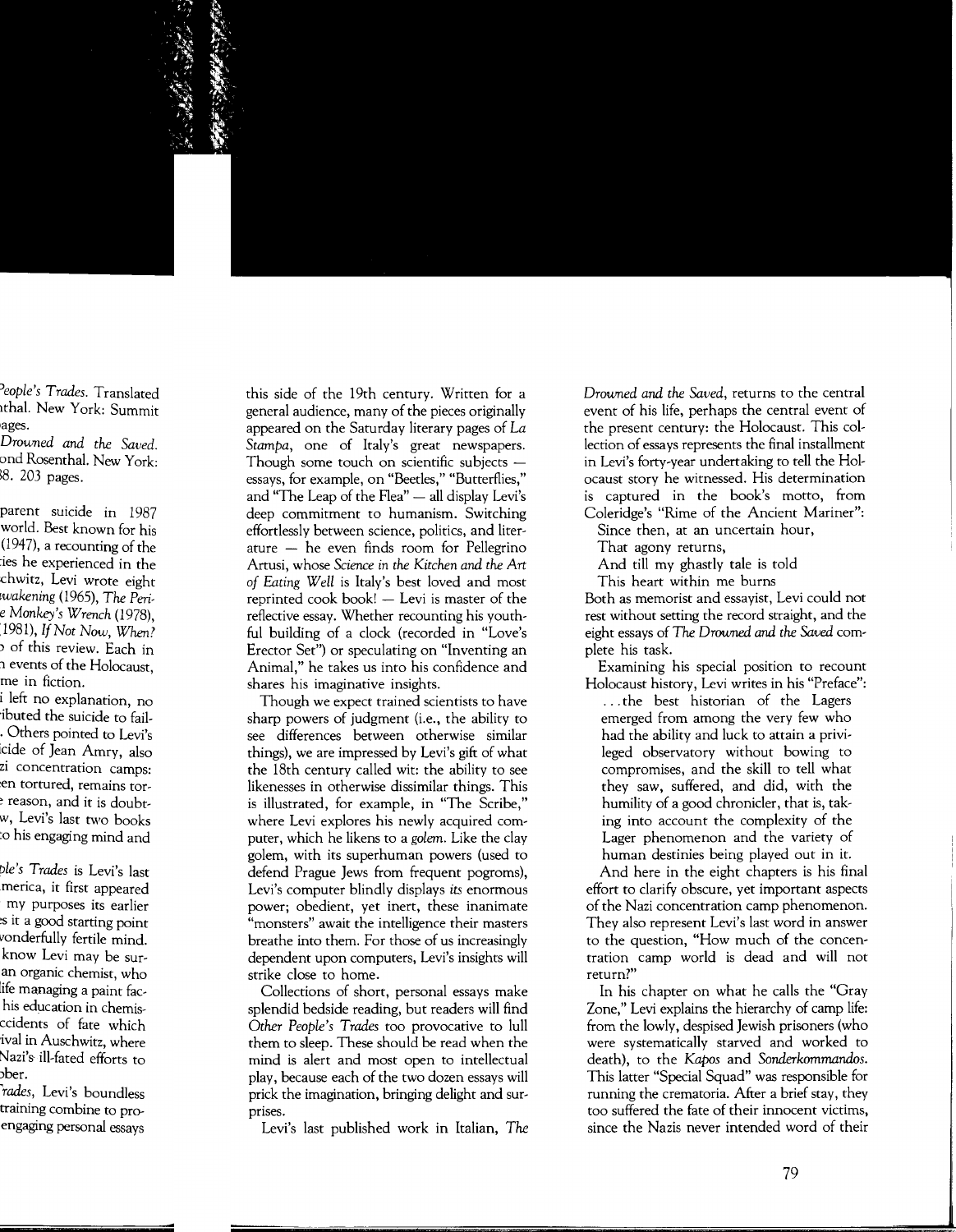bestialities to reach the outside world. But Levi will not let us condemn those who temporarily delayed their deaths by performing the Nazi's murderous chores; that is, not until we "meditate on the story of 'the crematoria ravens' with pity and rigor," and suspend our judgment. Difficult as this is for those of us spared the experience of the death camps, Levi underscores its painful reality: "human ambiguity fatally provoked by oppression."

At the same time, Levi contemptuously rejects the fashionable cant of people like movie director Liliana Cavani, who says of her Holocaust films, "we are all victims or murderers, and we accept these roles voluntarily." For Levi, this distortion in recognizing responsibility "is a moral disease or an aesthetic affectation or sinister sign of complicity; above all, it is precious service rendered...to the negators of truth."

In his chapters on "Shame," "Communication," and "The Intellectual in Auschwitz," Levi fills in the picture of camp life, teaching us about its victims and ourselves along the way: about the shame prisoners experienced every moment of camp life, which was carried into civilian life after their rescue; about the impossibility of human communication, deliberately reinforced by the Nazis to further dehumanize their victims; and about the devastating effects camp life had on the intellectuals, those least prepared for its horrors. Levi is uncompromising in his assessment:

The "saved" of the Lager were not the best, those predestined to do good, the bearers of a message: what I had seen and lived through proved the exact contrary .... The worst survived, that is, the fittest; the best all died.

Still another painful chapter of *The Droumed and the Saved* examines "Useless Violence," that special Nazi invention of "violence as an end in itself, with the sole purpose of inflicting pain, occasionally having a purpose, yet always redundant, always disproportionate to the purpose itself": beatings over improperly made beds or undecipherable orders; interminable roll calls in rain and snow; even the numbers tattooed on the left forearm, reserved exclusively for Jewish prisoners *because* it was forbidden by Mosaic law. Levi concludes that

... in the Third Reich, the best choice, the choice imposed from above, was the one that entailed the greatest affliction, the greatest waste, the greatest physical and moral suffering. The "enemy" must not only die, he must die in torment, .. [he] must be degraded so that the murderer will be less burdened by guilt.

In the final chapter, Levi reproduces samples of his correspondence with Germans who have tried somehow to explain the Holocaust. Their letters, collected over thirty years, range from understanding to obscene apologetics. Levi's responses are always polite, yet never wavering in his intention to hold people responsible for their actions, or inactions. He reminds his correspondents, "The true crime of almost all Germans of that time was that of lacking the courage to speak."

Let me conclude this review with a note on style because this is an area where Levi is frequently misunderstood. His previous Holocaust accounts were marked by their tone of equanimity, almost detachment. To many, *The Reawakening* seemed even to project a sweet nostalgia about the long journey home from Auschwitz, leading some critics to call Levi "the forgiver." Such a misunderstanding results from Levi's rejection of hyperbole, bombast, and high-flown rhetoric; in their place we find subtle irony, even understatement. In its patrician character his style reflects the man. It is also Levi's way of recounting experiences so horrible as to overwhelm the imagination. But in *The Drowned and the Saved* Levi is less elliptical and ascetic than in any of his previous Holocaust books. Here Levi raises his voice